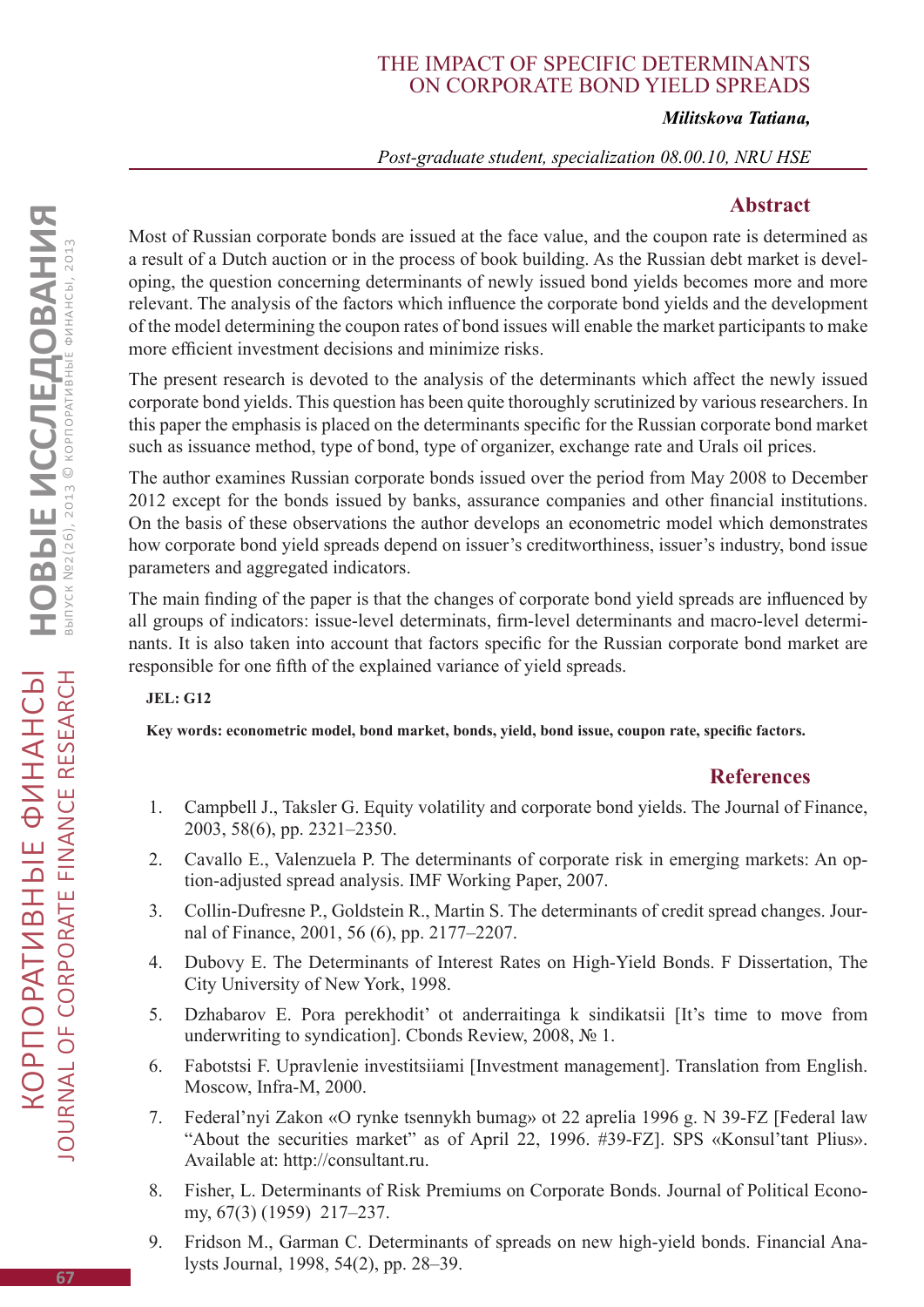- 10. Gabbi G., Sironi A. Which factors affect corporate bonds pricing? Empirical evidence from eurobonds primary market spreads. The European Journal of Finance, 2005, 11(1), pp. 59– 74.
- 11. Güntay L., Hackbarth D. Corporate cond credit spreads and forecast dispersion. Journal of Banking and Finance, 2010, 34, pp. 2328–2345.
- 12. Huang J., Kong W. Explaining credit spread changes: New evidence from option-adjusted bond indexes. The Journal of Derivatives, 2003, 11(1), pp. 30–44.
- 13. Informatsionnoe agentstvo Bloomberg [Information agency Bloomberg].
- 14. Landschoot A. Determinants of yield spread dynamics: Euro versus US dollar corporate bonds. Journal of Banking and Finance, 2008, 32, pp. 2597–2605.
- 15. Loncarski I., Szilagyi P. Empirical analysis of credit spread changes of US corporate bonds. International Review of Financial Analysis, 2012, 24(C), pp. 12–19.
- 16. Lu C.-W., Chen T.-K., Liao H.-H. Information uncertainty, information assymetry and corporate bond yield spreads. Journal of Banking and Finance, 2010, 34, pp. 2265–2279.
- 17. Nakashima K., Saito M. Credit spreads on corporate bonds and the macroeconomy in Japan. Journal of the Japanese and International Economies, 2009, 23, pp. 309–331.
- 18. Paiva E., Savoia J. Pricing corporate bonds in Brazil: 2000 to 2004. Journal of Business Research, 2009, 62, pp. 916–919.
- 19. Pashkova N.A., Rodionov I.I. Privlechenie dolgovogo finansirovaniia dlia srednikh rossiiskikh kompanii: vozmozhnosti rynka obligatsii [Raising debt financing for mediumsized Russian companies: opportunities of bond market]. Korporativnye finansy [Corporate finance], 2007, № 2.
- 20. Sait Banka Rossii [Web-site of the Bank of Russia]. Available at: http://cbr.ru.
- 21. Sait Federal'noi sluzhby gosudarstvennoi statistiki [Web-site of the Federal service of state statistics]. Available at: http://gks.ru..
- 22. Sait Informatsionnogo agentstva Cbonds [Web-site of the information agency Cbonds]. Available at: http://cbonds.ru.
- 23. Sait Moskovskoi Birzhi [Web-site of the Moscow exchange]. Available at: http://rts.micex. ru..
- 24. Sharp U., Aleksander G., Beili Dzh. Investitsii [Investments]. Translation from English. Moscow, Infra-M, 2001.
- 25. Tuktarov Iu., Tolstukhin M. Emitenty uchatsia samoogranicheniiu [Emitents learn to be selfrestraint]. Cbonds Review, 2007, № 7.
- 26. Wolfe D. An empirical investigation into the performance of high-yield bond issuers. Dissertation, University of New Orleans, 2006.
- 27. Zenkina O.I. Obligatsionnyi rynok Rossii: makroekonomicheskie ozhidaniia i sovremennye realii [Russian bond market: macroeconomic expectations and contemporary environment]. Korporativnye finansy [Corporate finance], 2012, № 3(23).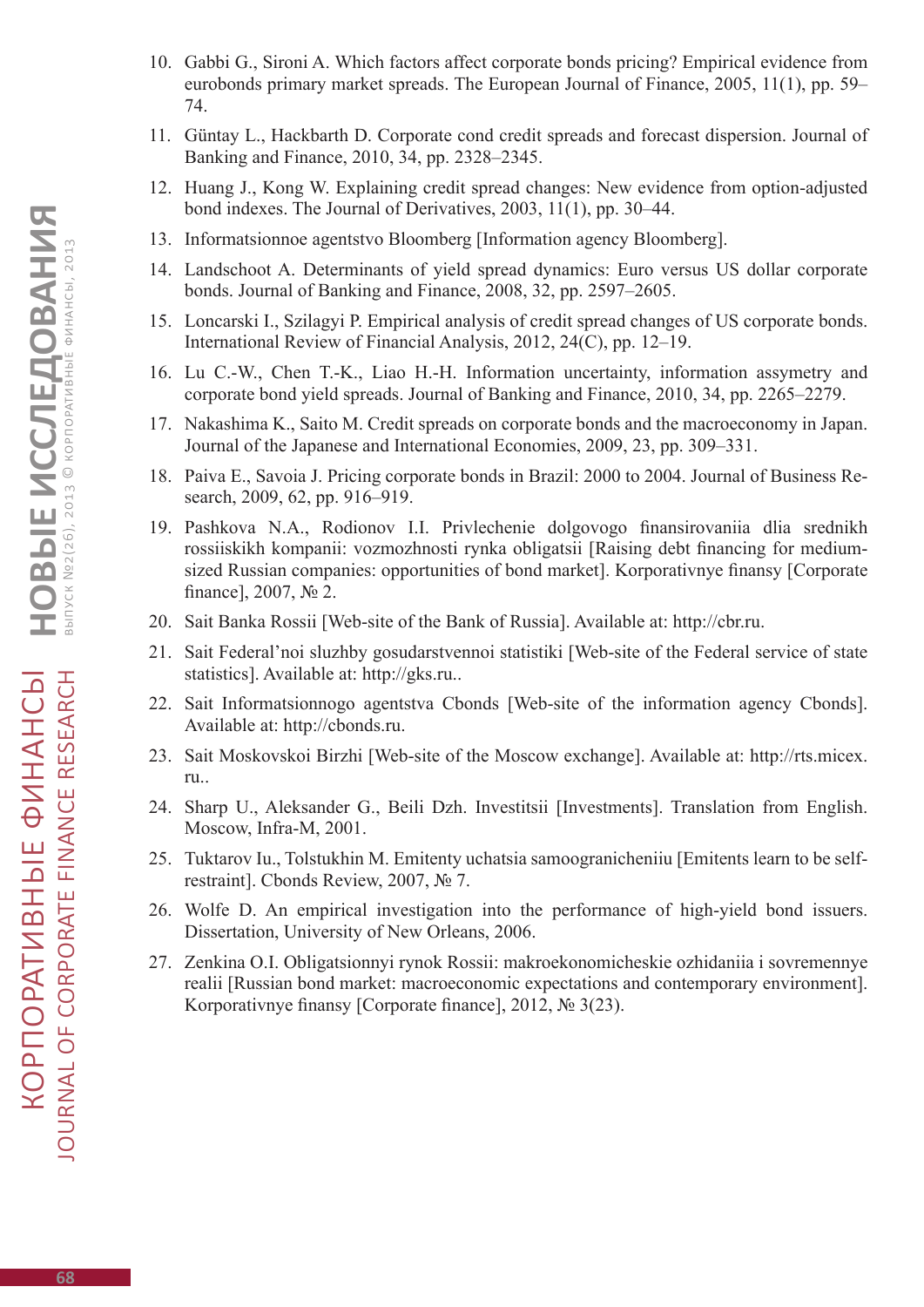# **Приложения**

#### **Приложение 1**

#### **Обозначения объясняющих переменных и способ их расчета в модели исследования детерминант метода платежа в странах БРИКС**

| Переменная    | Описание переменной                                                                                                                                                                                                                                                                                                                                                                                              |
|---------------|------------------------------------------------------------------------------------------------------------------------------------------------------------------------------------------------------------------------------------------------------------------------------------------------------------------------------------------------------------------------------------------------------------------|
| RelSize       | Относительный размер сделки. Отношение объема сделки М&А в долларах США к рыночной<br>капитализации компании-покупателя, среднее значение за 30 дней предшествующих официальному<br>объявлению о сделке                                                                                                                                                                                                          |
| <b>PB</b>     | Отношение рыночной капитализации компании-покупателя к балансовой стоимости собственного<br>капитала компании-покупателя. Среднее значение за 30 дней, предшествующих дате официального<br>объявления о сделке                                                                                                                                                                                                   |
| PBchange      | Изменение отношения рыночной капитализации компании-покупателя к балансовой стоимости<br>собственного капитала. Процентное изменение среднего показателя отношения рыночной стоимости<br>компании-покупателя к балансовой стоимости компании-покупателя за 30 дней, предшествующих<br>официальному объявлению о предстоящей сделке, к среднему значению показателя за аналогичный<br>период предшествующего года |
| AcqShare      | Приобретаемая доля (в процентах), в результате сделки слияния и поглощения                                                                                                                                                                                                                                                                                                                                       |
| OwnShare      | Изначальная доля владения (в процентах). Доля компании-покупателя, которой она владела на момент<br>совершения сделки                                                                                                                                                                                                                                                                                            |
| InstOwn       | Доля компании-покупателя, которой владеют институциональные акционеры. По состоянию на дату<br>объявления о сделке                                                                                                                                                                                                                                                                                               |
| CashToAssets  | Отношение денежных средств и высоколиквидных финансовых активов к балансовой стоимости<br>активов компании. Отношение величины денежных средств и их эквивалентов к балансовой стоимости<br>активов компании в среднем за год, предшествующий официальному объявлению о сделке                                                                                                                                   |
| FcfToAssets   | Отношение свободного денежного потока к балансовой стоимости активов компании. Отношение<br>свободного денежного потока за год, предшествующий официальному объявлению о предстоящей<br>сделке, к средней балансовой стоимости активов компании                                                                                                                                                                  |
| CapexToAssets | Отношение капитальных затрат к стоимости активов. Отношение общего объема капитальных затрат<br>компании за год, следующий за датой завершения сделки, к средней балансовой стоимости активов за<br>аналогичный период                                                                                                                                                                                           |
| LogSize       | Логарифм размера сделки. Данная переменная представляет собой натуральный логарифм от размера<br>сделки в миллионах долларах США                                                                                                                                                                                                                                                                                 |
| QRatio        | Коэффициент быстрой ликвидности = (денежные средства и их эквиваленты + краткосрочные ликвид-<br>ные ценные бумаги + кредиторская задолженность)/текущие обязательства                                                                                                                                                                                                                                           |
| CRatio        | Коэффициент текущей ликвидности = текущие активы/текущие обязательства                                                                                                                                                                                                                                                                                                                                           |

#### **Приложение 2**

#### **Описательные статистики переменных**

| Переменная       | Среднее | Ст. откл. | Мин.         | Макс  |
|------------------|---------|-----------|--------------|-------|
| RelSize, %       | 8,1     | 19,7      | 0,003        | 156,2 |
| <b>PB</b>        | 5,0     | 19,2      | 0,01         | 537,6 |
| PBchange, %      | $-0.46$ | 6,71      | -66          | 54    |
| AcqShare, %      | 73,5    | 29,2      | 5,97         | 100   |
| OwnShare, %      | 6,0     | 13,2      | $\theta$     | 49,5  |
| InstOwn, $\%$    | 32,7    | 27,2      | $\theta$     | 99,4  |
| CashToAssets, %  | 12,9    | 11,9      | 0,03         | 97,9  |
| FefToAssets, %   | $-0,87$ | 43,4      | $-64,8$      | 97,7  |
| CapexToAssets, % | 1,41    | 2,4       | 0,00         | 24,6  |
| LogSize          | 2,7     | 1,65      | 0,01         | 9,5   |
| QRatio,%         | 1,26    | 1,94      | $\Omega$     | 31,5  |
| CRatio, %        | 1,93    | 2,10      | 0,13<br>$ -$ | 34,2  |

*Источник: расчеты авторов*